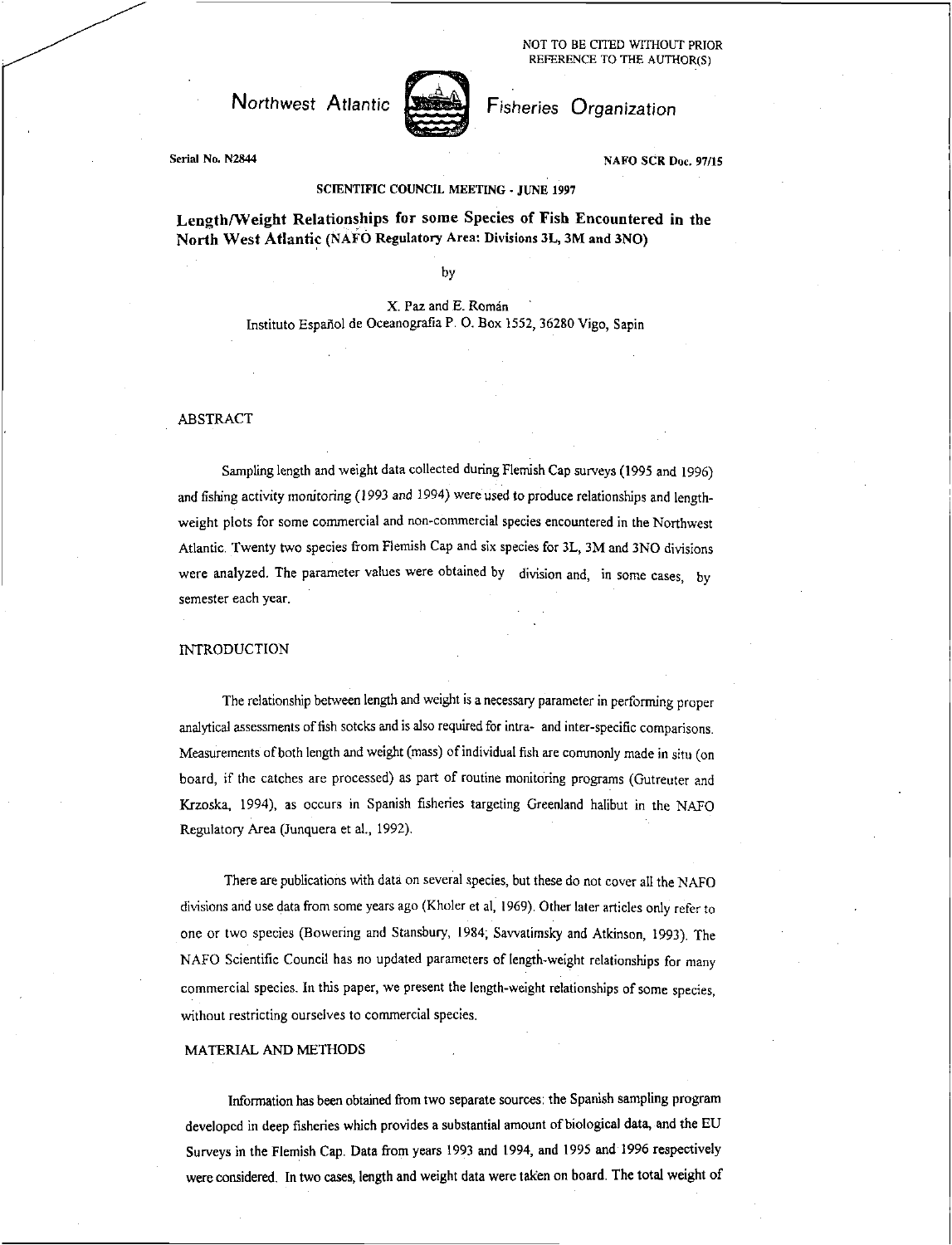each fish was recorded in grammes and for many species. In the commercial vessels and in the Flemish Cap surveys the weight was measured to the nearest 5 g on a mechanical scale.

 $- 2 -$ 

Length measurements have been made as total length to the nearest centimeter below, except in the case of Grenadier that was taken to the preanal length at the nearest mean centimeter below.

Length (L) and total weight (TW) was recorded, relationships and plots have been produced for length /total weight. For relationships between length and weight a function of the form:

 $W = aL^b$ 

was fitted to the data, where  $W = weight(g)$  and  $L = length (cm)$ .

The estimation of value parameters was obtained mediante the log log transformed expresion:

$$
\log W = \log a + b (\log L)
$$

and the results retransformed.

The weight at length of many species is known to vary seasonally and, wherever possible, the length/weight relationships have been prepared by semester and division in each year and their coefficient of determination was estimated.

The application of all length-weight relationships should be limited to the observed length ranges.

It is not purpose of this report to compare length-weight relationships for areas or seasons, but rather to present the information available in a concise form.

### RESULTS

The data for 1993 and 1994 shown in Tables 1 and 2 summarizes the species studies sampled on board commercial vessels, the sample size, the minimum, maximum and mean lengths  $(±SE)$  and weights  $(±SE)$  used in analysis for each case as well as the value parameters of the length-weight relationships: *a* and b by semester and division, and the coefficient of determination  $r<sup>2</sup>$  and their ( $\pm$ SE) are presented in Tables 3 and 4.

In Tables 5, 6, 7 and 8, the samples characteristics and value parameters for species from Flemish Cap (Division 3M) are shown for the two years: 1995 and 1996.

For Flemish Cap species, the mean value of b was  $3,0801\pm0,28$  for 1995 and  $3,0376\pm0,23$ for 1996. The median value of  $b$  was 3,0728 for 1995 and 3,0230 for 1996, whereas 50% of the values of  $b$  ranged between 2,9343 and 3,2376 for 1995 and 2,9244 and 3,1700 for 1996 (Figure

1).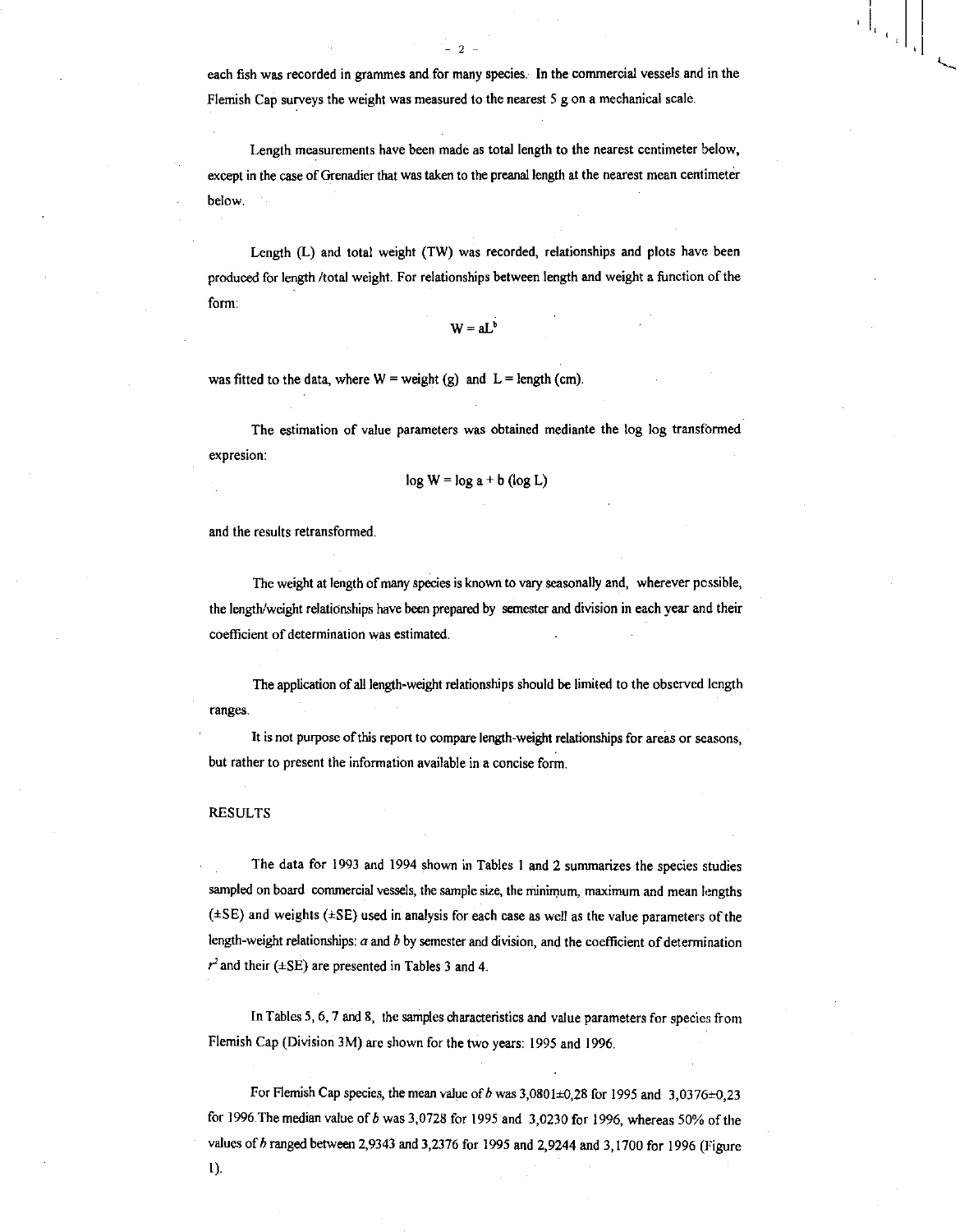## REFERENCES

Dowering, W.R. and D.E: Stansbury. 1984. Regressions of Weight on Length for Witch Flounder *(Glyptocepahalus cynoglossus)* of the eastern Newfoundland Area. J. North A. Fish. Sci. 5:105-106.

- 3 -

- Dowering, W.R. and D.E. Stansbury. 1984. Regressions of Weight on Length for Greenland halibut *(Reinhardtius hippoglossoides)* of the eastern Newfoundland Area. J. North A. Fish. Sci. 5:107-108.
- Gutreuter, S. And D.J. Kroska, 1994. Quantifying Precision In Situ Length and Weight Measurements of fish. North American Journal of Fisheries Management 14: 318-322.
- Junquera, S, S Iglesias, and E. De Cardenas. MS 1992. Spanish fishery of Greenland Halibut *(Reinhardtius hippoglossoides)* in 1990-1991. NAFO Sci Counc. Res Doc. N° 28, Serial N 2072:14p.

Savvatimsky, P.I. and D.B.Atkinson. 1993. Length-weight Relationships of Roundnose Grenadier *(Coryphaenoides rupestris* Gunn.) in Different Areas of the Northwest Atlantic. NAFO Sci. Counc Studies 19: 71-98.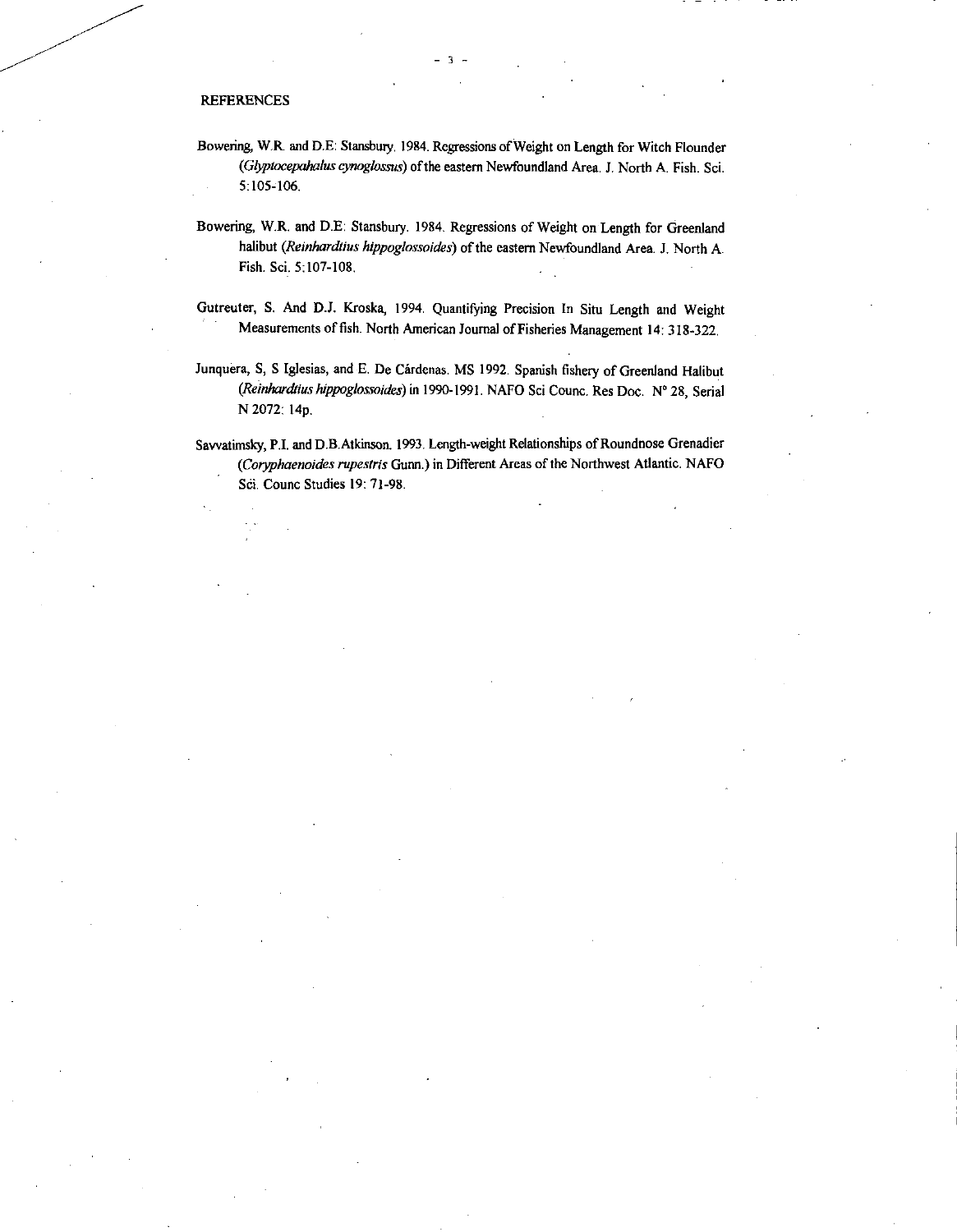Table 1.- Total length and weight characteristics (mean, range and standard error) for 6 species, sampled in NAFO Regulatory Area by Division and semester during 1993. (SE\* standard error)

| Code       | Scientific name              | Common name         | <b>Division</b> | <b>Individuals</b> |        |       | Length characteristics | Weight characteristics |                 |                |
|------------|------------------------------|---------------------|-----------------|--------------------|--------|-------|------------------------|------------------------|-----------------|----------------|
|            |                              |                     |                 |                    | Mean   | SE.   | Range (cm)             | Mean                   | SE <sup>*</sup> | Range (g)      |
|            | January - June 1993          |                     |                 |                    |        |       |                        |                        |                 |                |
| <b>RED</b> | Sebastes sp.                 | Redfish             | 31              | 656                | 28,53  | 0.174 | $(19 - 46)$            | 333.7                  | 7.8             | $(80-1420)$    |
| <b>RHG</b> | Macrourus berglax            | Roughhead g.        | 3L              | 810                | 17 976 | 0182  | $(4.5-42)$             | 656,3                  | 20.99           | $(30 - 6550)$  |
| <b>SKA</b> | Raja sp.                     | <b>Skate</b>        | 3L              | 299                | 61,08  | 0.786 | $(32 - 88)$            | 2680                   | 88.61           | $(550 - 6800)$ |
| <b>RNG</b> | Coryphaenoides rupestris     | Roundnose grenadier | 3L              | 196                | 8,92   | 0.19  | $(4-15)$               | 200,3                  | 11.47           | $(20-730)$     |
| <b>RHB</b> | Nezumia bairdi               | Nezumia bairdi      | 3L              | 95                 | 6.12   | 0.106 | $(4-8.5)$              | 60.63                  | 4.27            | $(5-190)$      |
| <b>RED</b> | Sebastes sp.                 | Redfish             | 3M              | 402                | 31.786 | 0,23  | $(24-49)$              | 442                    | 10.48           | $(165-1465)$   |
| <b>RHG</b> | Macrourus berglax            | Roughhead g.        | 3M              | 461                | 19,37  | 0.237 | $(7.5-40)$             | 818,8                  | 37,19           | $(40-6800)$    |
| <b>RHG</b> | Macrourus berglax            | Roughhead g.        | 3NO             | 199                | 18,38  | 0362  | $(7,5-33,5)$           | 734.4                  | 40.15           | $(50-3100)$    |
| <b>SKA</b> | Raja sp.                     | <b>Skate</b>        | 3NO             | 198                | 62.43  | 0.823 | $(36-88)$              | 2647                   | 91.56           | $(600-6200)$   |
| <b>RNG</b> | Coryphaenoides rupestris     | Roundnose grenadier | 3NO             | 199                | 12,63  | 0.296 | $(5,5-22,5)$           | 484,9                  | 30,38           | $(34-1800)$    |
|            | July - December 1993         |                     |                 |                    |        |       |                        |                        |                 |                |
| <b>RED</b> | Sebastes sp.                 | Redfish             | 3L              | 543                | 29,78  | 0.196 | $(19-47)$              | 408.1                  | 8.67            | $(105 - 1605)$ |
| <b>RHG</b> | Macrourus berglax            | Roughhead g.        | 3L              | 663                | 20.236 | 0.191 | $(7-35)$               | 812.1                  | 21.08           | $(30-3500)$    |
| <b>RNG</b> | Coryphaenoides rupestris     | Roundnose grenadier | 3L              | 245                | 11.77  | 0.194 | $(5-21)$               | 335,7                  | 16,63           | $(20-1575)$    |
| <b>RHB</b> | Nezumia bairdi               | Nezumia bairdi      | 3L              | 476                | 8.52   | 0.05  | $(5-11)$               | 120,8                  | 2.22            | $(20-265)$     |
| <b>RED</b> | Sebastes sp.                 | Redfish             | 3NO             | 237                | 34.23  | 0.236 | $(25-45)$              | 552                    | 14.49           | $(180 - 1550)$ |
| <b>RHG</b> | Macrourus berglax            | Roughhead g.        | 3NO             | 1029               | 20,55  | 0.139 | $(9.5-39)$             | 801,3                  | 17,65           | $(60 - 4810)$  |
| <b>SKA</b> | Raia sp.                     | <b>Skate</b>        | 3NO             | 80                 | 72,6   | 0.987 | $(50-110)$             | 3949                   | 119.1           | 1450-7000      |
| <b>PLA</b> | Hippoglossoides platessoides | American plaice     | 3NO             | 170.               | 37,39  | 0.965 | $(14-68)$              | 801                    | 65.29           | $(20-4400)$    |
| <b>RNG</b> | Coryphaenoides rupestris     | Roundnose grenadier | 3NO             | 923                | 11,3   | 0.075 | (6.19,5)               | 296,1                  | 6.58            | $(35-1450)$    |
| <b>RHB</b> | Nezumia bairdi               | Nezumia bairdi      | 3NO             | 734                | 9,39   | 0,03  | $(6-11,5)$             | 167,5                  | 1.8             | (30.315)       |

Table 2.- Total length and weight characteristics ( mean, range and standard error ) for 6 species, sampled in NAFO Regulatory Area by Division and semester 1994. (SE\* standard error).

| Code       | Scientific name              | Common name          | <b>Division</b> | <b>Individuals</b> |        |       | Length characteristics | Weight characteristics |                 |                |
|------------|------------------------------|----------------------|-----------------|--------------------|--------|-------|------------------------|------------------------|-----------------|----------------|
|            |                              |                      |                 |                    | Mean   | SE*   | Range (cm)             | Mean                   | SE <sup>*</sup> | Range (g)      |
|            | January - June 1994          |                      |                 |                    |        |       |                        |                        |                 |                |
| <b>RED</b> | Sebastes sp.                 | Redfish              | 3L              | 530                | 29,66  | 0.199 | $(18-44)$              | 372,6                  | 8.63            | $(65-1205)$    |
| <b>RHG</b> | Macrourus berglax            | Roughhead g.         | 3 <sub>L</sub>  | 492                | 18.261 | 0.228 | $(6,5-34,5)$           | 636,5                  | 24,12           | $(30-3532)$    |
| PLA        | Hippoglossoides platessoides | American plaice      | 3L              | 410                | 33,3   | 0,27  | $(22-57)$              | 359,8                  | 10.77           | $(100-2000)$   |
| RHG        | Macrourus berglax            | Roughhead g.         | 3M              | 384                | 19,11  | 0.268 | $(7.5-39)$             | 740,6                  | 31,79           | $(48-5200)$    |
| RNG        | Coryphaenoides rupestris     | Roundnose grenadier  | 3M              | 398                | 12,7   | 0.139 | $(6.5-20)$             | 409,5                  | 13,28           | $(66-1356)$    |
| <b>ANT</b> | Antimora rostrata            | <b>Blue antimora</b> | 3M              | 64                 | 43,48  | 0.991 | $(28-62)$              | 747.1                  | 61.37           | $(136-2326)$   |
| <b>RED</b> | Sebastes sp.                 | Redfish              | 3NO             | 832                | 28,71  | 0.178 | $(16-47)$              | 355,6                  | 6.36            | $(50-1445)$    |
| <b>RHG</b> | Macrourus berglax            | Roughhead g.         | 3NO             | 981                | 18,63  | 0.172 | $(6-34)$               | 726,4                  | 18,23           | $(20-3350)$    |
| <b>SKA</b> | Raja sp.                     | <b>Skate</b>         | 3NO             | 156                | 57,54  | 0.938 | $(29-84)$              | 2193                   | 93.73           | $(280 - 5520)$ |
| <b>PLA</b> | Hippoglossoides platessoides | American plaice      | <b>3NO</b>      | 1068               | 36,09  | 0.228 | $(18-66)$              | 498,4                  | 11,27           | $(40-3000)$    |
|            | July - December 1994         |                      |                 |                    |        |       |                        |                        |                 |                |
| <b>RED</b> | Sebastes sp.                 | Redfish              | 3L              | 660                | 30,48  | 0.195 | $(18-58)$              | 414,4                  | 945             | $(85-3300)$    |
| <b>RHG</b> | Macrourus berglax            | Roughhead g.         | 3L              | 592                | 18,98  | 0,18  | $(9.5-34)$             | 653,8                  | 18,57           | $(70-3380)$    |
| <b>RHG</b> | Macrourus berglax            | Roughhead g.         | ЗM              | 591                | 20,73  | 0,195 | $(11,5-39)$            | 829,2                  | 25.52           | $(125 - 4065)$ |
| <b>RED</b> | Sebastes sp.                 | Redfish              | <b>3NO</b>      | 389                | 30,6   | 0.227 | $(17-46)$              | 407.1                  | 9.11            | $(65-1290)$    |
| <b>RHG</b> | Macrourus berglax            | Roughhead g.         | 3NO             | 902                | 19,27  | 0,143 | $(6.5-33)$             | 688,7                  | 15,16           | $(25-3300)$    |
| RHB        | Nezumia bairdi               | Nezumia bairdi       | 3NO             | 98                 | 8,58   | 0,09  | $(6, 5 - 10, 5)$       | 118,3                  | 3.66            | $(50-240)$     |
| <b>YEL</b> | Limanda ferruginea           | Yellowtail flounder  | 3NO             | 198                | 31,12  | 0.403 | $(20-46)$              | 359,5                  | 12,42           | $(110 - 950)$  |

 $- 4 -$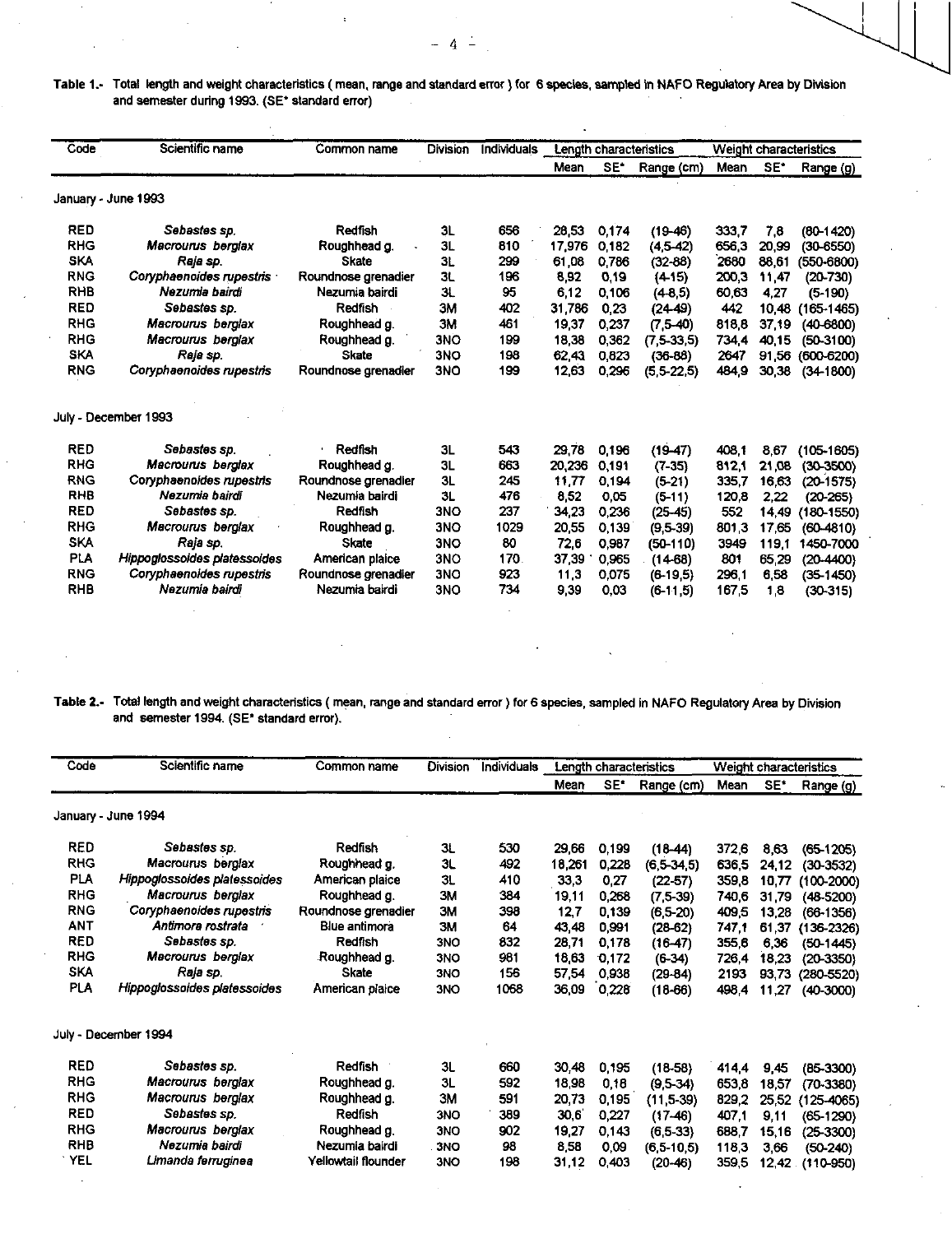Table 3.- Parameters of the relationships ( $W = aL<sup>b</sup>$ ) between total weight (g) and total length(cm) for 6 species, sampled in NAFO Regulatory Area by Division and semester during 1993, (SE\* standard error)

| Code                 | Scientific name              | Common name         | Division   |        | Parameters of the relationship |        |         |        |           |
|----------------------|------------------------------|---------------------|------------|--------|--------------------------------|--------|---------|--------|-----------|
|                      |                              |                     |            | a      | $SE(a)^*$                      | b      | SE (b)* | $r^2$  | $SE(e)^*$ |
| January - June 1993  |                              |                     |            |        |                                |        |         |        |           |
| <b>RED</b>           | Sebastes sp.                 | <b>Redfish</b>      | 3L         | 0.0061 | 0.036                          | 3,2273 | 0.0248  | 0,9627 | 0.0407    |
| <b>RHG</b>           | Macrourus berglax            | Roughhead g.        | 3L         | 0.2455 | 0.0238                         | 2,6579 | 0,0192  | 0,9597 | 0.0748    |
| <b>SKA</b>           | Raia sp.                     | <b>Skate</b>        | 3L         | 0.0343 | 0.0527                         | 2.7112 | 0.0297  | 0,9656 | 0.0517    |
| <b>RNG</b>           | Coryphaenoides rupestris     | Roundnose grenadier | 3L         | 0.423  | 0,033                          | 2.7188 | 0,0351  | 0,9686 | 0.0654    |
| <b>RHB</b>           | Nezumia bairdi               | Nezumia bairdi      | 3L         | 0,0147 | 01113                          | 4.4749 | 0,1418  | 0.9146 | 0,1035    |
| <b>RED</b>           | Sebastes sp.                 | Redfish             | <b>3M</b>  | 0.0075 | 0.0395                         | 3,1559 | 0,0263  | 0,9729 | 0.0324    |
| <b>RHG</b>           | Macrourus berglax            | Roughhead g.        | 3M         | 0,1068 | 0,035                          | 2,9496 | 0,0274  | 0.9619 | 0,0649    |
| <b>RHG</b>           | Macrourus berglax            | Roughhead g.        | <b>3NO</b> | 0.2526 | 0.0329                         | 2,6812 | 0.0262  | 0,9815 | 0.0469    |
| <b>SKA</b>           | Raja sp.                     | Skate               | <b>3NO</b> | 0.021  | 0.0597                         | 2,8199 | 0,0333  | 0.9733 | 0.0399    |
| <b>RNG</b>           | Coryphaenoides rupestris     | Roundnose grenadier | 3NO        | 0,1517 | 0.0255                         | 3,0641 | 0,0235  | 0,9885 | 0.0501    |
| July - December 1993 |                              |                     |            |        |                                |        |         |        |           |
| <b>RED</b>           | Sebastes sp.                 | Redfish             | 3L         | 0.0169 | 0.0351                         | 2.9534 | 0.0239  | 0,9658 | 0.0355    |
| <b>RHG</b>           | Macrourus berglax            | Roughhead g.        | 3L         | 0.1441 | 0.021                          | 2,823  | 0,0162  | 0,9787 | 0,0456    |
| <b>RNG</b>           | Coryphaenoides rupestns      | Roundnose grenadier | 3L         | 0.1502 | 0,0277                         | 3,0483 | 0.026   | 0.9826 | 0,0465    |
| <b>RHB</b>           | Nezumia bairdi               | Nezumia bairdi      | 3L         | 0,1312 | 0,0377                         | 3,1552 | 0,0406  | 0.9272 | 0,054     |
| <b>RED</b>           | Sebastes sp.                 | Redfish             | 3NO        | 0.0026 | 0.0981                         | 3,4524 | 0.064   | 0.9253 | 0.0458    |
| <b>RHG</b>           | Macrourus berglax            | Roughhead g.        | <b>3NO</b> | 0.0792 | 0.0165                         | 2.9381 | 0.0126  | 0.9815 | 0.0372    |
| <b>SKA</b>           | Raja sp.                     | Skate               | 3NO        | 0.1609 | 0.1847                         | 2,3533 | 0,0994  | 0.8778 | 0.0469    |
| <b>PLA</b>           | Hippoglossoides platessoides | American plaice     | <b>3NO</b> | 0.0013 | 0,0568                         | 3,5699 | 0,0365  | 0.9826 | 0.0745    |
| <b>RNG</b>           | Coryphaenoides rupestris     | Roundnose grenadier | <b>3NO</b> | 0.1687 | 0.0244                         | 3,026  | 0,0214  | 0.9561 | 0.0562    |
| <b>RHB</b>           | Nezumia bairdi               | Nezumia bairdi      | <b>3NO</b> | 0.2364 | 0,0556                         | 2,9138 | 0.0572  | 0.7798 | 0.0686    |

## Table 4.- Parameters of the relationships (W = aL<sup>b</sup>) between total weight (g) and total length(cm) for 6 species, sampled in NAFO Regulatory Area by Division and semester 1994. (SE• standard error)

| Code                 | Scientific name              | Common name         | <b>Division</b> |           | Parameters of the relationship |        |         |        | $SE(e)^*$<br>0.0387<br>0,067<br>0,0419<br>0.0515<br>0.0522<br>0.0491<br>0.0524<br>0.0679<br>0.0424<br>0.0508<br>0.0389<br>0,0563<br>0.0222<br>0.0324<br>0.0475 |
|----------------------|------------------------------|---------------------|-----------------|-----------|--------------------------------|--------|---------|--------|----------------------------------------------------------------------------------------------------------------------------------------------------------------|
|                      |                              |                     |                 | a         | SE (a)                         | b      | SE (b)* | $r^2$  |                                                                                                                                                                |
| January - June 1994  |                              | $\ddotsc$           |                 |           |                                |        |         |        |                                                                                                                                                                |
| <b>RED</b>           | Sebastes sp.                 | Redfish             | 3L              | 0,0086    | 0.0376                         | 3,1265 | 0,0256  | 0,9659 |                                                                                                                                                                |
| <b>RHG</b>           | Macrourus berglax            | Roughhead g.        | 3L              | 0,1213    | 0,03                           | 2,8771 | 0,24    | 0,9671 |                                                                                                                                                                |
| <b>PLA</b>           | Hippoglossoides platessoides | American plaice     | 3L              | 0,0044    | 0.0455                         | 3,2    | 0.0299  | 0,9655 |                                                                                                                                                                |
| <b>RHG</b>           | Macrourus berglax            | Roughhead g.        | 3M              | 0.1958    | 0.0271                         | 2,7308 | 0.0213  | 0.9772 |                                                                                                                                                                |
| <b>RNG</b>           | Coryphaenoides rupestris     | Roundnose grenadier | 3M              | 0,1953    | 0,0296                         | 2,9543 | 0,027   | 0,968  |                                                                                                                                                                |
| ANT                  | Antimora rostrata            | Blue antimora       | ЗΜ              | 0,0017    | 0,1276                         | 3,4043 | 0,0781  | 0.9684 |                                                                                                                                                                |
| <b>RED</b>           | Sebastes sp.                 | Redfish             | 3NO             | 0.0283    | 0,0325                         | 2,7854 | 0,0224  | 0.9491 |                                                                                                                                                                |
| <b>RHG</b>           | Macrourus berglax            | Roughhead g.        | 3NO             | 0.2012    | 0,0207                         | 2,7357 | 0,0165  | 0.9658 |                                                                                                                                                                |
| <b>SKA</b>           | Raja sp.                     | <b>Skate</b>        | 3NO             | 0.0378    | 0,0647                         | 2,6896 | 0,0369  | 0.9716 |                                                                                                                                                                |
| <b>PLA</b>           | Hippoglossoides platessoides | American plaice     | 3NO             | 0.0037    | 0,0272                         | 3,2525 | 0,0175  | 0,9699 |                                                                                                                                                                |
| July - December 1994 |                              |                     |                 |           |                                |        |         |        |                                                                                                                                                                |
| <b>RED</b>           | Sebastes sp.                 | Redfish             | 3L              | 0.0144    | 0.0332                         | 2,9808 | 0,0225  | 0,964  |                                                                                                                                                                |
| <b>RHG</b>           | Macrourus berglax            | Roughhead g.        | 3L              | 0 2 2 9 4 | 0,0295                         | 2,6588 | 0,0232  | 0,957  |                                                                                                                                                                |
| <b>RHG</b>           | Macrourus berglax            | Roughhead g.        | ЗΜ              | 0.1211    | 0,039                          | 2,8659 | 0,017   | 0,9798 |                                                                                                                                                                |
| <b>RED</b>           | Sebastes sp.                 | Redfish             | <b>3NO</b>      | 0,0133    | 0,0375                         | 3      | 0.0253  | 0.9732 |                                                                                                                                                                |
| <b>RHG</b>           | Macrourus berglax            | Roughhead g.        | <b>3NO</b>      | 0.1014    | 0.0201                         | 2,9362 | 0,0157  | 0.9748 |                                                                                                                                                                |
| <b>RHB</b>           | Nezumia bairdi               | Nezumia bairdi      | <b>3NO</b>      | 0,4147    | 0.1234                         | 2,6159 | 0.1324  | 0,8026 | 0.0613                                                                                                                                                         |
| YEL                  | Limanda ferruginea           | Yellowtail flounder | <b>3NO</b>      | 0,049     | 0,0438                         | 2,5683 | 0.0294  | 0.9749 | 0.0332                                                                                                                                                         |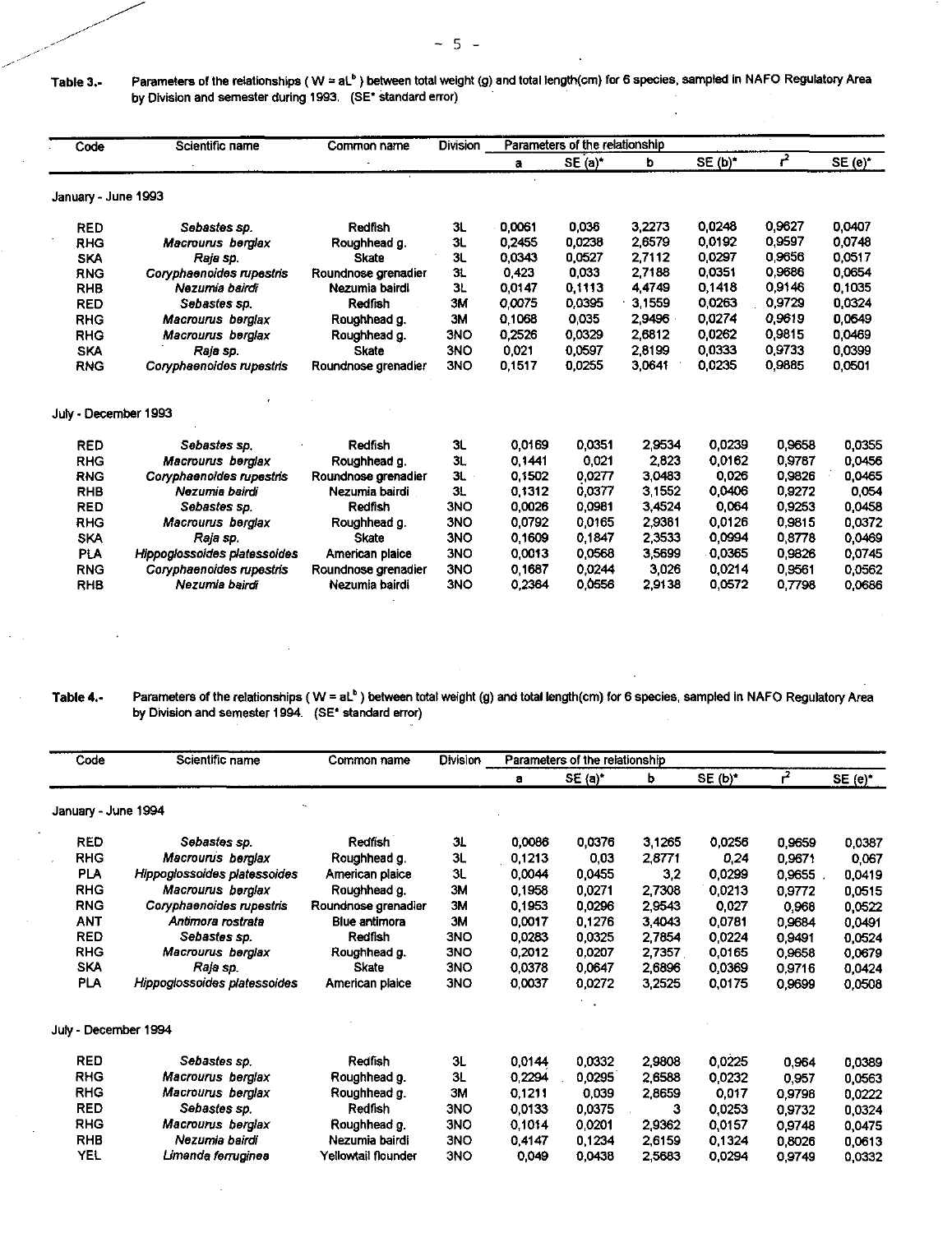## Table 5.- Total length and weight characteristics ( mean, range and standard error ) for 22 species from Flemish Cap (Div. 3M) during 1995. (SE\* standard error)

| Code       | Scientific name              | Common name         | Individuals |      | Length characteristics |              | Weight characteristics |        |               |  |
|------------|------------------------------|---------------------|-------------|------|------------------------|--------------|------------------------|--------|---------------|--|
|            |                              |                     |             | Mean | SE*                    | Range (cm)   | Mean                   | SE*    | Range (g)     |  |
| July 1995  |                              |                     |             |      |                        |              |                        |        |               |  |
| <b>SKA</b> | Raia radiata                 | Thorny Skate        | 62          | 53,3 | 1,90                   | $(12 - 74)$  | 53,3                   | 1,90   | $(10-4450)$   |  |
| <b>SPE</b> | Notacanthus chemnitzii       | Spiny eel           | 37          | 59,1 | 2,07                   | $(38-89)$    | 663.2                  | 88,50  | $(105-1900)$  |  |
| PAA        | Paralepis atlantica          | Paralepis atlantis  | 32          | 25.1 | 0,49                   | $(19-29)$    | 39,9                   | 3,86   | $(10-90)$     |  |
| <b>ANT</b> | Antimora rostrata            | Blue antimora       | 25          | 20.0 | 0,86                   | $(13-30)$    | 51,2                   | 7,43   | $(10-155)$    |  |
| COD        | Gagus morhua                 | Atlantic cod        | 1532        | 375  | 0,33                   | $(14 - 102)$ | 658.8                  | 18,93  | $(19-13850)$  |  |
| <b>HKC</b> | Urophycis chesteri           | Longfin hake        | 29          | 20,9 | 0,99                   | $(10-30)$    | 67.1                   | 9,92   | $(15-200)$    |  |
| <b>GAE</b> | Gaidropsarus ensis           | Threebeard rockling | 37          | 22.4 | 0,68                   | $(13-32)$    | 100.2                  | 9.60   | $(20-294)$    |  |
| <b>ELR</b> | Lycodes reticulatus          | Artic eelpout       | 33          | 31.0 | 0,84                   | $(22-44)$    | 138,6                  | 12,83  | $(35-410)$    |  |
| ELV        | Lycodes vahli                | Vahi's eelpout      | 59          | 32,1 | 0,90                   | $(23-51)$    | 32,1                   | 171,95 | $(50 - 660)$  |  |
| ELE        | Lvcodes esmarki              | Esmark's eelpout    | 17          | 35,4 | 1,63                   | $(28-48)$    | 238.5                  | 36,22  | $(100 - 590)$ |  |
| <b>RHB</b> | Nezumia bairdi               | Nezumia bairdi      | 117         | 6,0  | 0,13                   | $(3-10)$     | 55,8                   | 3,18   | $(10-190)$    |  |
| <b>RHG</b> | Macrourus bergiax            | Roughhead q.        | 511         | 15.2 | 0.22                   | $(4-32)$     | 436.5                  | 17,50  | $(5-2680)$    |  |
| <b>REG</b> | Sebastes marinus             | Golden redfish      | 870         | 24,6 | 0,26                   | $(10-53)$    | 308.2                  | 10,33  | $(20-2160)$   |  |
| <b>REB</b> | Sebastes mentella            | Beaked redfish      | 1091        | 25,9 | 0,27                   | $(8-47)$     | 339.5                  | 9,01   | $(5 - 1710)$  |  |
| <b>REF</b> | Sebastes fasciatus           | Sebastes fasciatus  | 824         | 21,3 | 0,19                   | $(7-40)$     | 183,7                  | 5,07   | $(4 - 1050)$  |  |
| <b>REJ</b> | Sebastes juveniles           | Redfish juveniles   | 79          | 10,5 | 0,18                   | $(7-15)$     | 15,9                   | 0,72   | $(6-45)$      |  |
| <b>SMA</b> | Triglops murrayi             | Mailed sculpin      | 47          | 11,5 | 0,22                   | $(9-16)$     | 16,5                   | 1,15   | $(5-40)$      |  |
| CAD        | Anarhichas denticulatus      | Northern wolffish   | 57          | 60,0 | 1,87                   | $(37-121)$   | 3250.2                 | 503,59 | $(480-29000)$ |  |
| CAA        | Anarhichas Iupus             | Atlantic wolffish   | 193         | 28,7 | 0.88.                  | $(12-61)$    | 345.7                  | 31,91  | $(14 - 2060)$ |  |
| CAS        | Anarhicnas minor             | Spotted wolffish    | 51          | 56.3 | 2,11                   | $(18-93)$    | 2222.5                 | 274.79 | $(55-10000)$  |  |
| WIT        | Glyptocephalus cynoglossus   | Witch flounder      | 35          | 37.4 | 1,65                   | $(17-55)$    | 481.9                  | 71,05  | $(20-1410)$   |  |
| PLA        | Hippoglossoides platessoides | American plaice     | 772         | 41.1 | 0,25                   | $(17-60)$    | 773.9                  | 15,93  | $(40-2360)$   |  |

Table 6.- Total length and weight characteristics ( mean, range and standard error ) for 22 species from Flemish Cap (Div. 3M) during 1996.(SE\* standard error)

| Code       | Scientific name              | Common name         | Individuals |      | Length characteristics |            |        | Weight characteristics |                 |
|------------|------------------------------|---------------------|-------------|------|------------------------|------------|--------|------------------------|-----------------|
|            |                              |                     |             | Mean | SE*                    | Range (cm) | Mean   | SE*                    | Range (g)       |
| July 1996  |                              |                     |             |      |                        |            |        |                        |                 |
| <b>SKA</b> | Raja radiata                 | <b>Thorny Skate</b> | 66          | 48.7 | 2,06                   | $(11-92)$  | 1650,6 | 176,90                 | $(10-8300)$     |
| <b>SHS</b> | Chaliodus sloani             | Viperfish           | 32          | 24.1 | 0,64                   | $(14-30)$  | 37.6   | 2,95                   | $(10-70)$       |
| PAA        | Paralepis atlantica          | Paraleois atlantis  | 41          | 25.3 | 0,37                   | $(16-28)$  | 46,5   | 2,31                   | $(10-80)$       |
| ANT        | Antimora rostrata            | Blue antimora       | 99          | 21.1 | 0,52                   | $(13-37)$  | 68,8   | 6,37                   | $(10-350)$      |
| COD        | Gadus morhua                 | Atlantic cod        | 1558        | 40.1 | 0,24                   | $(15-83)$  | 689.7  | 13,29                  | (30.5100)       |
| <b>HKC</b> | Uroohycis chesteri           | Longfin hake        | 98          | 19,6 | 0,41                   | $(11-32)$  | 52,4   | 3,52                   | $(10-210)$      |
| <b>GAE</b> | Gaidropsarus ensis           | Threebeard rockling | 24          | 20.4 | 1,04                   | $(11-30)$  | 84.8   | 13,92                  | $(10-240)$      |
| <b>ELR</b> | Lycodes reticulatus          | Artic eelpout       | 305         | 28.7 | 0,31                   | $(19-46)$  | 116.9  | 4.01                   | $(25-420)$      |
| <b>ELV</b> | Lycodes vahli                | Vahi's eelpout      | 37          | 28.7 | 1.19                   | $(18-48)$  | 130.4  | 18,45                  | $(40-550)$      |
| ELE        | Lycodes esmani               | Esmark's eelpout    | 113         | 33.1 | 0.74                   | $(19-60)$  | 205,3  | 16,95                  | $(35-1220)$     |
| <b>RHB</b> | Nezumia bairdi               | Nezumia bairdi      | 230         | 6,3  | 0,09                   | $(3-10)$   | 68.4   | 2,40                   | $(5-180)$       |
| <b>RHG</b> | Macrourus bergiax            | Roughhead g.        | 423         | 15,5 | 0,26                   | $(3-32)$   | 4545   | 19,51                  | $(5-2940)$      |
| <b>REG</b> | Sebastes marinus             | Golden redfish      | 1142        | 24.2 | 0,22                   | $(10-57)$  | 2879   | 8,16                   | $(10-2960)$     |
| <b>REB</b> | Sebastes mentella            | Beaked redfish      | 1472        | 24.7 | 0,21                   | $(11-48)$  | 280.7  | 6,66                   | (15.1450)       |
| <b>REF</b> | Sebastes fasciatus           | Sebastes fasciatus  | 1003        | 20.9 | 0.19                   | $(10-39)$  | 182    | 4,75                   | $(10-900)$      |
| <b>REJ</b> | Sebastes juveniles           | Redfish juveniles   | 106         | 10.2 | 0,17                   | $(7-13)$   | 16,4   | 0,66                   | $(8-35)$        |
| <b>SMA</b> | Triglops murrayi             | Mailed sculpin      | 249         | 11,8 | 0,10                   | $(9-16)$   | 24,4   | 0,60                   | $(10-50)$       |
| CAD        | Anarhichas denticulatus      | Northern wolffish   | 66          | 61,2 | 1,87                   | $(41-121)$ | 3552.2 | 457,90                 | $(790 - 27800)$ |
| CAA        | Anarhichas Iupus             | Atlantic wolffish   | 615         | 28,2 | 0.43                   | $(11-64)$  | 296.9  | 15,30                  | $(10 - 2550)$   |
| CAS        | Anarhichas minor             | Spotted wolffish    | 236         | 46.7 | 1,07                   | $(13-110)$ | 15847  | 141,10                 | $(20 - 18000)$  |
| <b>WIT</b> | Glyptocephalus cynoglossus   | Witch flounder      | 79          | 39,6 | 0.74                   | $(21-53)$  | 518.7  | 31,47                  | $(50-1310)$     |
| <b>PLA</b> | Hippoglossoides platessoides | American plaice     | 571         | 40,6 | 0,28                   | $(12-60)$  | 729,8  | 16,17                  | (15.2270)       |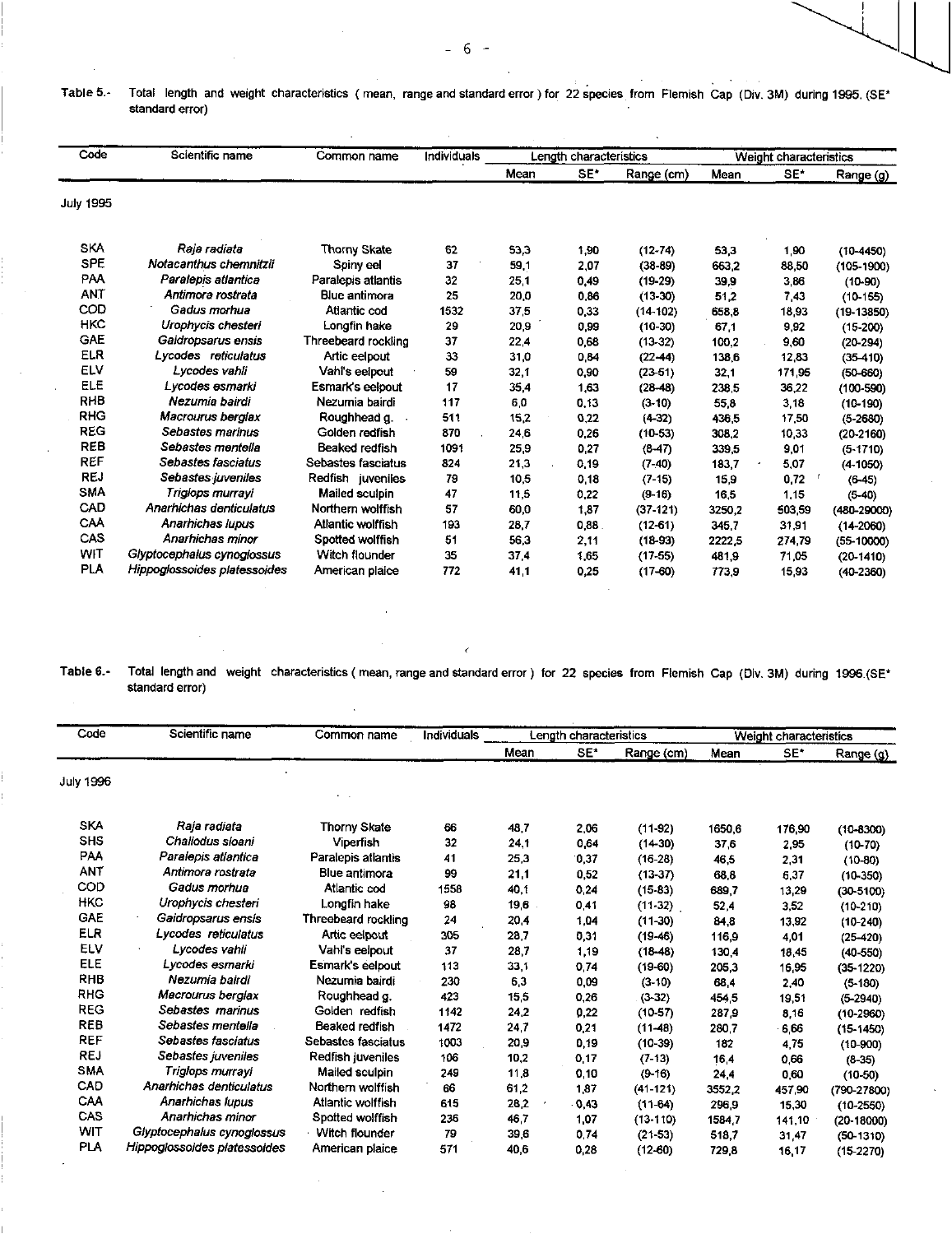$\sim$   $-$ 

| Table 7.- | Parameters of the relationships ( $W = aLb$ ) between total weight (g) and total length (cm) for 22 species from Flemish Cap (Div. 3M) |  |  |
|-----------|----------------------------------------------------------------------------------------------------------------------------------------|--|--|
|           | during 1995. (SE* standard error)                                                                                                      |  |  |

| Code             | Scientific name              | Common name           |         | Parameters of the relationship |        |           |        |                                                                                                                                                                                                                           |
|------------------|------------------------------|-----------------------|---------|--------------------------------|--------|-----------|--------|---------------------------------------------------------------------------------------------------------------------------------------------------------------------------------------------------------------------------|
|                  |                              |                       | a       | SE(a)                          | b      | $SE(b)^*$ | م      | $SE(e)^*$<br>0.0962<br>01296<br>0.1715<br>0.0332<br>0.0391<br>0.097<br>0.0520<br>0.0412<br>0.0372<br>0.0327<br>0.1844<br>0.0536<br>0.0431<br>0.0493<br>0.0514<br>0.0612<br>0.1451<br>0.0882<br>0.0854<br>0.0403<br>0.0319 |
| <b>July 1995</b> |                              |                       |         |                                |        |           |        |                                                                                                                                                                                                                           |
| <b>SKA</b>       | Raja radiata                 | Thorny Skate          | 0.0018  | 0.1173                         | 3.4456 | 0,0687    | 0.9767 |                                                                                                                                                                                                                           |
| <b>SPE</b>       | Notacanthus chemnitzii       | Spiny eel             | 0.0003  | 0.4244                         | 3.5403 | 0.2405    | 0.8609 |                                                                                                                                                                                                                           |
| PAA              | Paralepis atlantica          | Paralepis atlantis    | 0.00005 | 0.8618                         | 4.1915 | 0.6156    | 0.6071 |                                                                                                                                                                                                                           |
| <b>ANT</b>       | Antimora rostrata            | Blue antimora         | 0.0033  | 0.0970                         | 3.1721 | 0.0749    | 0.9873 |                                                                                                                                                                                                                           |
| COD              | Gadus momua                  | Atlantic cod          | 0.0072  | 0.0097                         | 3.0633 | 0.0062    | 0.9937 |                                                                                                                                                                                                                           |
| HKC              | Urophycis chesten            | Longfin hake          | 0.0105  | 0.2116                         | 2.8191 | 0.1614    | 0.9187 |                                                                                                                                                                                                                           |
| <b>GAE</b>       | Gaidropsarus ensis           | Threebeard rockling   | 0.0112  | 0.1451                         | 2.8936 | 0.1078    | 09537  |                                                                                                                                                                                                                           |
| <b>ELR</b>       | Lycodes reticulatus          | Artic eelpout         | 0.0025  | 0.1631                         | 3 1608 | 0 1096    | 0.9641 |                                                                                                                                                                                                                           |
| <b>ELV</b>       | Lycodes vahli                | Vahl's eelpout        | 0.0016  | 0.0821                         | 3.2902 | 0.0588    | 0.9845 |                                                                                                                                                                                                                           |
| ELE              | Lycodes esmarki              | Esmark's eelpout      | 0.0022  | 0.1571                         | 3.2201 | 01018     | 0.9852 |                                                                                                                                                                                                                           |
| <b>RHB</b>       | Nezumia bairdi               | Nezumia bairdi        | 0.8473  | 0,1326                         | 2.2556 | 0.1713    | 0.6012 |                                                                                                                                                                                                                           |
| <b>RHG</b>       | Macrourus berglax            | Roughhead g.          | 0.1102  | 0.0176                         | 2.9481 | 0.0151    | 0.9868 |                                                                                                                                                                                                                           |
| <b>REG</b>       | Sebastes marinus             | Golden redfish        | 0.0155  | 0.0151                         | 3.0038 | 0.0109    | 0.9886 |                                                                                                                                                                                                                           |
| <b>REB</b>       | Sebastes mentella            | <b>Beaked redfish</b> | 0.0112  | 0.0125                         | 3,0714 | 0.0090    | 0.9908 |                                                                                                                                                                                                                           |
| <b>REF</b>       | Sebastes fasciatus           | Sebastes fasciatus    | 0,0148  | 0.0208                         | 3,0175 | 0.0158    | 0.9779 |                                                                                                                                                                                                                           |
| <b>REJ</b>       | Sebastes juveniles           | Redfish juveniles     | 0.0526  | 0.1063                         | 2,4094 | 0.1047    | 0.8737 |                                                                                                                                                                                                                           |
| <b>SMA</b>       | Triglops murrayi             | Mailed sculpin        | 0.0152  | 0,4136                         | 2.8237 | 0.3902    | 0.5378 |                                                                                                                                                                                                                           |
| <b>CAD</b>       | Anarhichas denticulatus      | Northern wolffish     | 0.0206  | 0.2217                         | 2.8763 | 0.1252    | 0.9056 |                                                                                                                                                                                                                           |
| CAA              | Anamichas Iupus              | Atlantic wolffish     | 0.0108  | 0.0504                         | 2.9479 | 0.0351    | 0.9736 |                                                                                                                                                                                                                           |
| CAS              | Anamichas minor              | Spotted wolffish      | 0.0007  | 0,0799                         | 3.0743 | 0.0460    | 0.9892 |                                                                                                                                                                                                                           |
| <b>WIT</b>       | Glyptocephalus cynoglossus   | Witch flounder        | 0.0011  | 0.0709                         | 3.5179 | 0.0454    | 0.9945 |                                                                                                                                                                                                                           |
| <b>PLA</b>       | Hippoclossoides platessoides | American plaice       | 0.0027  | 0.0303                         | 3.3474 | 0.0188    | 09762  | 0.0407                                                                                                                                                                                                                    |

Table 8.- Parameters of the relationships (W = aL") between total weight (g) and total length (cm) for 22 species from Flemish Cap (Div. 3M) during 1996. (SE\* standard error)

| Code             | Scientific name              | Common name         |        | Parameters of the relationship |           |           |        |           |
|------------------|------------------------------|---------------------|--------|--------------------------------|-----------|-----------|--------|-----------|
|                  |                              |                     | a      | $SE(1)^*$                      | b         | $SE(b)^*$ | r      | $SE(e)^*$ |
| <b>July 1996</b> |                              |                     |        |                                |           |           |        |           |
| <b>SKA</b>       | Raia radiata                 | Thorny Skate        | 0.0059 | 0.0663                         | 3 1465    | 0.0398    | 0,9899 | 0.0636    |
| <b>SHS</b>       | Chaliodus sloani             | Viperfish           | 0.0012 | 0.5110                         | 3.208     | 03705     | 0.7142 | 0 1 4 5 5 |
| PAA              | Paralepis atlantica          | Paralepis atlantis  | 0.0019 | 05795                          | 3 1097    | 04133     | 0.5922 | 0.1210    |
| <b>ANT</b>       | Antimora rostrata            | Blue antimora       | 0.0018 | 0.0938                         | 3.3904    | 0.0713    | 0.9589 | 0,073     |
| COD              | Gadus morhua                 | Atlantic cod        | 0.009  | 0.0137                         | 3,0041    | 0.0086    | 0.9875 | 0,0336    |
| <b>HKC</b>       | Urophycis chesten            | Longfin hake        | 0.0103 | 0.1466                         | 2.8261    | 0.1140    | 0.865  | 0.0987    |
| GAE              | Gaidropsarus ensis           | Threebeard rockling | 0.0027 | 0.2476                         | 3,3598    | 0.1904    | 0.934  | 0,1014    |
| <b>ELR</b>       | Lycodes reticulatus          | Artic eelpout       | 0.003  | 0.0689                         | 3 1 1 2 5 | 0.0475    | 0,9342 | 0.0685    |
| ELV              | Lycodes vahli                | Vahi's eelpout      | 0.006  | 0.1522                         | 2,9192    | 0.1051    | 0.9566 | 0.0658    |
| <b>ELE</b>       | Lycodes esmarki              | Esmark's eelpout    | 0.0031 | 0.1017                         | 3.118     | 0.0673    | 0,9509 | 0.0717    |
| RHB              | Nezumia bairdi               | Nezumia bairdi      | 0.8158 | 0,0804                         | 2,339     | 0.1010    | 0.7016 | 0.1590    |
| <b>RHG</b>       | Macrourus berglax            | Roughhead g.        | 0.1488 | 0.0223                         | 2.8249    | 0.0191    | 0,9812 | 0.0736    |
| <b>REG</b>       | Sebastes marinus             | Golden redfish      | 0.0174 | 0.0150                         | 2.9662    | 0,0109    | 0,9848 | 0.0503    |
| <b>REB</b>       | Sebastes mentella            | Beaked redfish      | 0.0175 | 0.0139                         | 2,9331    | 0.01008   | 0.9829 | 0.0558    |
| <b>REF</b>       | Sebastes fasciatus           | Sebastes fasciatus  | 0.0226 | 0.0195                         | 2.887     | 0,0149    | 0974   | 0.0592    |
| <b>REJ</b>       | Sebastes juveniles           | Redfish juveniles   | 0.1454 | 01135                          | 2.0126    | 0.1130    | 0.7531 | 0.8886    |
| <b>SMA</b>       | Triglops murrayi             | Mailed sculpin      | 0.1736 | 0.1405                         | 1,9849    | 0.1316    | 0.4796 | 0.1200    |
| <b>CAD</b>       | Anarhichas denticulatus      | Northern wolffish   | 0.0173 | 0.1450                         | 2.9261    | 0.0816    | 0.9526 | 0.0651    |
| CAA              | Anarhichas lupus             | Atlantic wolffish   | 0.0098 | 0.0263                         | 2,9676    | 0.0184    | 0.9769 | 0.0743    |
| <b>CAS</b>       | Anarhichas minor             | Spotted wolffish    | 0.0053 | 0.0385                         | 3.1719    | 0.0234    | 0.9875 | 0.0581    |
| <b>WIT</b>       | Glyptocephalus cynoglossus   | Witch flounder      | 0.0018 | 0.1126                         | 3.3946    | 0.0765    | 0.9677 | 0.0477    |
| PLA              | Hippoglossoides platessoides | American plaice     | 0.0048 | 0.3595                         | 3.1978    | 0,0224    | 0.9728 | 0.0417    |